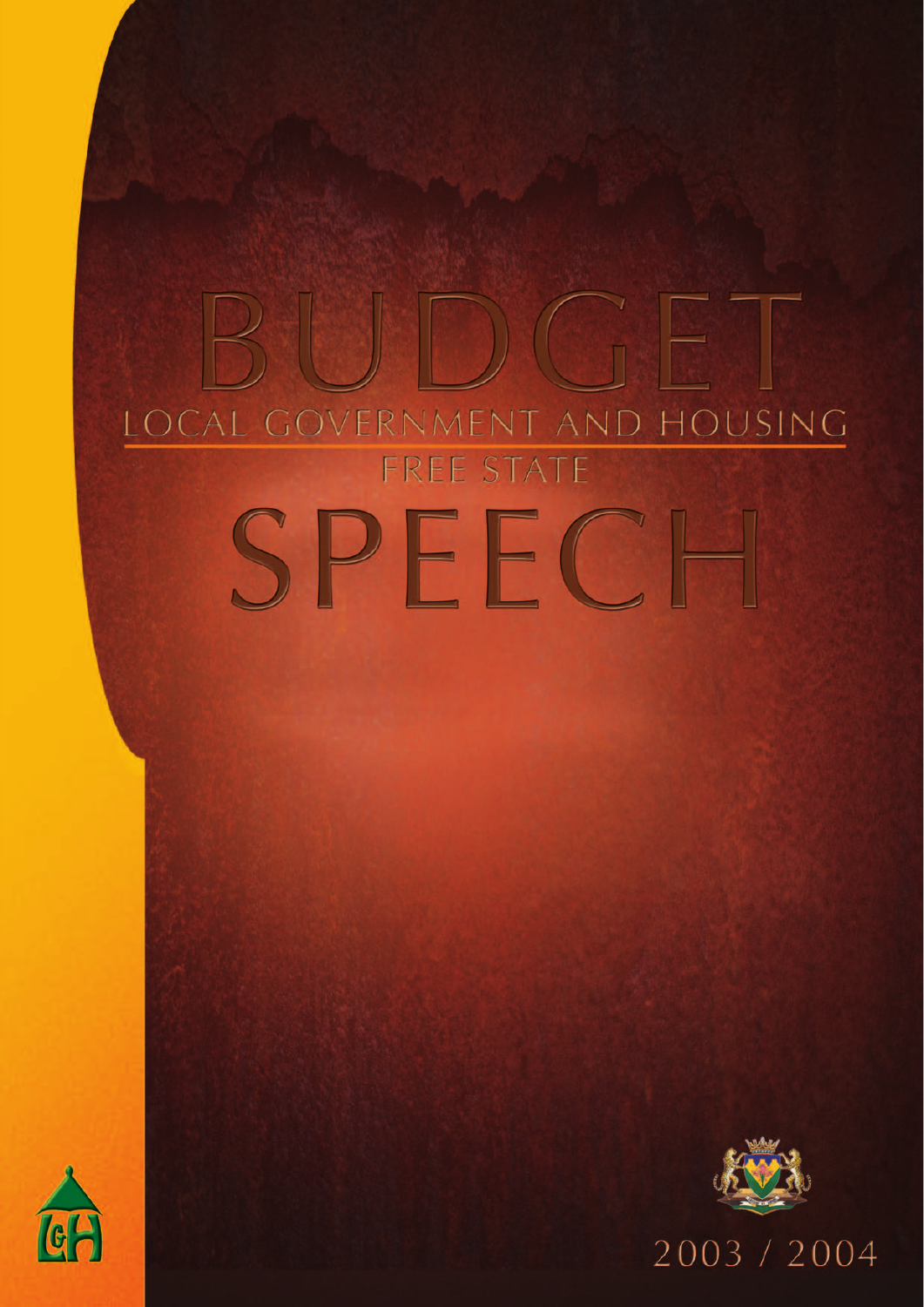# A better life is in the making

*The Honourable Speaker The Premier Fellow Members of EXCO Members of the Legislature Marena le Dikgosi Mayors, Speakers, Managers and Councillors Distinguished guests, Including our High Commissioner to Lesotho And the UNDP representative to Lesotho Ke isa hlompho yohle ho lona e le tswanetseng.*

I feel privileged to present the Budget Vote of the Department of Local Government and Housing at such a crucial time in the life of our country.

Looming large above everything else is the passing away and burial of 51 of our comrades who were attending the117th May Day celebration in our province and prominent internationalist revolutionary, Walter Sisulu in Soweto, Gauteng.

Together they died with a passion for a better life for our people uppermost in their hearts and minds, especially the 90 Year Old Tata Sisulu who spent his entire life on that ideal.

Allow me therefore Mr Speaker, to launch my address to this house today with a message I humbly wrote to the Sisulu family on hearing of the passing away of this man whom the President aptly called an African Colossus at his funeral this past Saterday. It reads as follows:

Bra Max and Family

*The Old Man chose his time well, satisfied his daughter in-law, has told part of his life story, Assured the certainty of our freedom,* Just past its 9<sup>th</sup> anniversary, Days before the 7<sup>th</sup> anniversary of *our New Constitution, Comrade Tata Sisulu passes away, a Hero of unequal standing, Isithwalandwe – A Torchlight of the South African revolution. He has taken a final bow after an outstanding performance Now he will lie, face up in his grave, To ponder the drama of his life Unperturbed by the rigours of life itself, Confident the struggle against poverty continues unabated!*

*A better life – is in the making!*

*A luta*

There is no doubt, Comrade Speaker, that the half-a-Billion-Rand Budget Vote we present today is about eradicating poverty and improving the quality of life of our people.

The 350 staff members of this department are a critical part of the administrative cadreship this government depends on to bring about a better life for all.

It is always extremely sad then when we lose some of them to the cruel hand of death, because it weakens us and this important campaign. We thus take our hats off in honour and tribute to those who passed away in the recent past: Keith de Wet, Ntate Mabote Thapong and Solly Motsumi. We similarly honour and pay tribute to Councillors Martha Chao of Matjhabeng; Oumatjie Mohapi of Tokologo; Gugu Magudulela – Maluti a Phofung.

May their families know that we valued their contributions and that many of us have been inspired by their passing away to double our efforts to realise the dreams we shared with them of a better life for all.

I hope Mr Speaker, that it is humanness, that inspires us to want to see people at the centre of development. E bile, Ntate, Hantlentle botho ke nthwa rona, ha re phallelaneng, re tshehetsaneng, re sebetseng mmoho, re tle re tsebe ho atleha rohle. After all that's what a caring society is all about.

2 3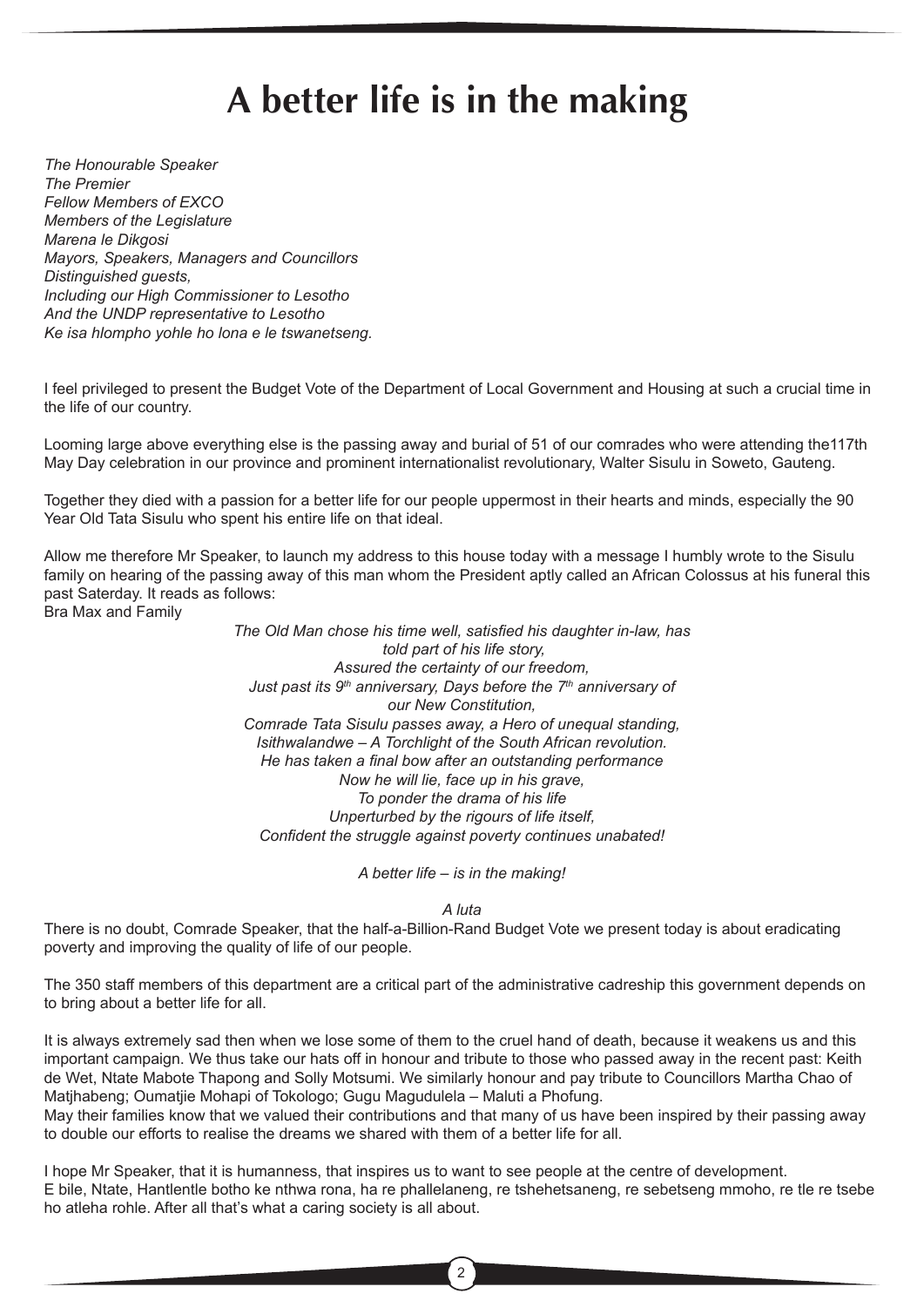Our Budget Vote contributes significantly to a global international agenda we participated in designing, now that we are part of the open global community.

The Local Government Declaration adopted at the World Summit on Sustainable Development says there are four interconnected principles for Local Government, which need to inform and underpin all our efforts; **To combat poverty and build a just, peaceful and sustainable world.**

The declaration also recognises that the results of detrimental action at any international, national or regional level, be they *Unfair Economic practices, Environmental Degradation or Violation of Social Rights***,** impact most at local level.

The Commonwealth Local Government Forum which our country hosted in Johannesburg focussed on a theme: *Local Government Service Partnerships.* This happened because of a realisation that Local Government on its own will not meet the needs of its people without increasing and expanding its resource base – expertise, financial, creativity networks, etc. through service partnerships.

In order to advance the implementation of this global agenda we co-authored, we have produced posters that outline the ten principles that inform the United Nations Centre for Human Settlements (Habitat). The desk calendar you have received does the same. Some of our MPs must by now have returned from Berlin to attend a Habitat meeting, which discussed progress with implementation. I am sure Honourable Khompela will bring us good news from Germany.

Mr Speaker, our overall national agenda is to build a developmental state. It means:

- A unitary state with clear national objectives
- A strong state with the capacity to address developmental challenges
- Three spheres that work in an integrated, cooperative and complementary manner
- The ability to intervene and address market failure
- The ability to adopt and address new emerging challenges

The Department of Local Government and Housing has to support, capacitate and strengthen municipalities to become developmental – meaning a government committed to working with groups and citizens to find sustainable solutions to their needs.

Today, Mr Speaker, we will report on work done relevant to the implementation of the Local Government Transformation Agenda adopted by the President's Coordinating Council. That agenda is to:

- Build a strong local government sphere and enhance its status within a stable cooperative governance framework
- Build stable institutional and administrative systems in local government
- Deepen local democracy and accountability
- Improve and accelerate service delivery and economic development
- Build a financially viable local government

# **LOCAL GOVERNMENT SUPPORT**

The key to this sector, Mr Speaker, was the uncertainty about powers and functions. We have now gazetted temporary powers and functions for all 25 municipalities, enabling them to prepare their budgets knowing their responsibilities. As of now we are participating in the discussion of a draft policy framework for the assignment of powers and functions to local government to inform future work in this area.

# **INTEGRATED DEVELOPMENT PLANS**

We allocated money (R56 000-00) to each municipality for the purposes of reviewing their Integrated Development Plans. Two additional critical initiatives relating to IDPs need highlighting: The first is work done to strengthen the capacity of municipal councillors and officials to formulate IDPs of their own without depending too much on consultants. This work we are doing with our Australian partners and SALGA Free State and KwaZulu-Natal.

The second is promoting community based planning as a methodology to deepen the quality of participation by residents in formulating IDPs. This work we are doing in partnership with DPLG, SALGA, GTZ, Khanya – working for rural change and hopefully DBSA will join us soon. Our other partners are from Zimbabwe, Uganda and Ghana. We are preparing pilot projects so that we can learn more before the strategy is rolled out nationally. Mangaung pioneered this excercise in our province working with their counterparts in the three countries mentioned.

The significance of this work is underlined by the following points discussed in the United Nations Development Programme's 2002 Global Report: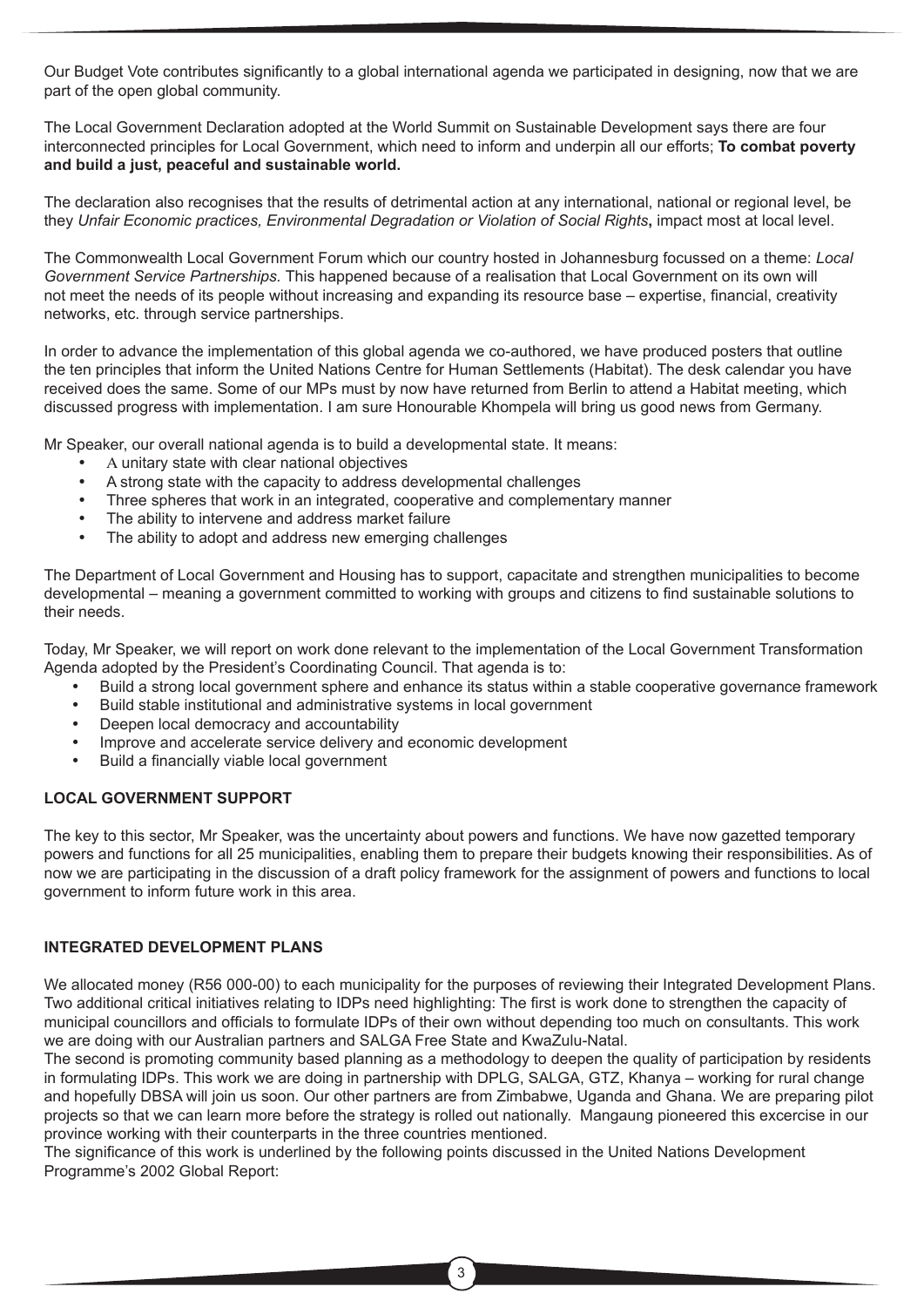*The links between democracy and human development are not automatic: when a small elite dominates economic and political decisions, the link between democracy and equity can be broken*.

*Advancing human development requires governance that is democratic in both form and content – For the people by the people.*

We are working in collaboration with the Premier's Office, our national and provincial sister departments, to improve our integration, coordination, alignment of inputs, effective participation by key stakeholders, effective linkages of IDPs with budgets through the Free State Development Plan. The key to this work will be a monitoring and evaluation system that will be rolled out to cover the whole province, work has already begun.

The Department of Local Government and Housing is responsible for three critical components of IDPs, i.e. Local Economic Development, Disaster Management and Housing.

Mr Speaker, just last week we concluded the compilation of four housing sector plans for Metsimaholo, Maluti a Phofung, Mangaung and Matjhabeng. We selected fthese areas as a special focus because of their location in the province, the size of their population, and their significance to the provincial economy. They join Mohokare to become the first five municipalities in the country to have housing sector plans to my knowledge. Mona re a e betla!

This plan is intended to guide the municipality to deliver in a planned and coordinated manner. If successfully implemented the plan will help the municipality to stimulate the local economy, create an environment for job creation and address the needs of the aged, the disabled and HIV/Aids victims. It will help the municipality to correct the spatial disparities of the apartheid era and ensure that integration and coordination happen between housing and other service provisions such as infrastructure development, roads, transport, education, health, tourism, safety and security etc.

Mr Speaker, in partnership with DPLG we are overseeing implementation of 20 LED projects in 14 municipalities. The projects cover a wide spectrum of initiatives ranging from community gardens, hawking facilities, weaving, crafts etc. The total amount these projects already received is R24 683 261-00, creating approximately 350 jobs.

An amount of R8 343 000-00 has been allocated to go to these already existing projects. Only 3 new projects have been recommended for funding this year. The overall intension is to mainstream LED as the modus operandi of all municipalities and stop handling it as isolated unconnected projects.

# **On Disaster Management:**

The Provincial Disaster Management office is presently assisting all district municipalities in how to draft an operational Disaster Management Plan. The office is also assisting municipalities to upgrade their current Disaster Management Plans to be in line with the Act and also with the IDP review phase. So far Lejweleputswa, Motheo, Xhariep and Thabo Mofutsanyana have been assisted.

In order to enhance our readiness to handle disasters in the province the following has been done:

- A functional Provincial Disaster Management Advisory forum is in place in accordance with the Act.
- The department has created awareness about the promulgation and the requirements of the Act in respect of phasing in different functions at district municipal level with all except Northern Free State.
- Assistance was provided to Lejweleputswa District Municipality in the establishment of a functional District Municipal Advisory Forum. Assistance is now being provided to Thabo Mofutsanyana, Xhariep and Northern Free State Districts.
- The department has approved an amount of R2million, which is to be transferred to the Department of Public Works, Roads and Transport for accelerating the establishment of a provincial interdepartmental Control Centre of which the Disaster Management component will be a major role player.
- Training has been given on basic Disaster Management for 158 people and on Disaster Management Information Systems covering 28 people.

# **MANAGEMENT SUPPORT PROGRAMME**

The Intergovernmental Fiscal Review tabled by Minister Manuel early this year identifies key municipal priorities as:

- Expanding their capacity to provide services
- Stabilising and consolidation
- Modernising delivery
- **Budgeting**
- Financial management systems
- Improving revenue collection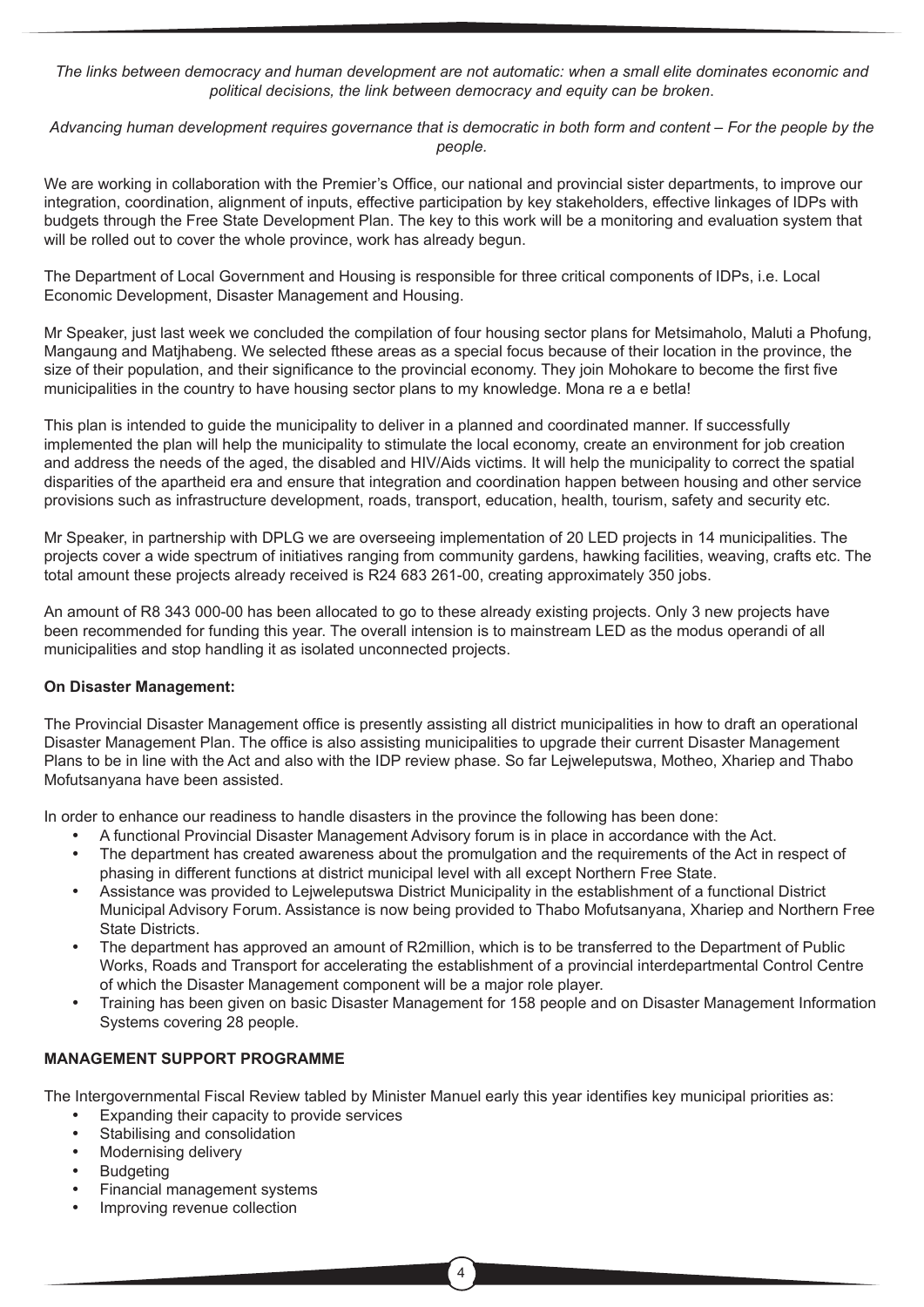It further says that as a result of the

- Impact of the electricity restructuring;
- Finalisation of functions between district and local municipalities;
- Publication of Census 2001 results this year,

national government will undertake a comprehensive review of the local government fiscal system. The review will take proposals for the future of RSC levies and new formulae for national grants to municipalities for the 2004 budget.

The Local Government Support Grant has been used over the past couple of years to support the local sphere of government. This was done through rendering assistance to the municipalities identified as being in financial difficulty and/or lacking substantial capacity through providing such municipalities with management support teams, with the aim of stabilizing and ultimately sustaining viability in these municipalities. The Local Government Support Grant provided for three categories of support, namely a component for multi-disciplinary technical support to municipalities lacking capacity, a component that allows municipalities to access funding for the implementation of projects that would have a positive impact on cash flow. The third component enables municipalities to access limited emergency financial assistance, which is granted within the context of broader support incentives. Since the 2001/2002 financial year the following was invested in municipalities in terms of the Local Government Support Grant:

| <b>Financial Year</b> | <b>Technical Support</b> | Projects to enhance<br>cash flow | Limited<br>Financial<br>Assistance | Total         |
|-----------------------|--------------------------|----------------------------------|------------------------------------|---------------|
|                       | R                        | R                                |                                    | R             |
| 2001/2002             | 13 375 233,00            | 9 120 065,00                     | 3 104 702,00                       | 25 600 000,00 |
| 2002/2003             | 15 050 000,00            | 7 000 000,00                     | 4 400 000,00                       | 26 450 000,00 |
| 2003/2004             | 16 822 656,00            | 3 502 500,00                     | 4 325 000,00                       | 24 650 156,00 |

Technical support focus areas included the following:

- Compilation of consolidated cash funded budgets.
- Updating and maintaining financial records.
- Assistance in addressing deficiencies pointed out in the Auditor-General's report.
- Consolidation of debtors' systems.
- Compilation of unified credit control and indigent support policies.

By granting municipalities access to funding for projects that would impact on cash flow, the following key focus areas were addressed:

- Establishing customer care services.
- Elimination of water and electricity losses.
- Compilation of databases for the implementation of free basic services.
- Installation of bulk service meters to calculate line losses.
- Verification of consumer connections and elimination of illegal connections.

The existing challenge of building local government capacity within the current phase of transformation is to stabilize the newly established municipalities sufficiently to enable them to focus on the development and implementation of the following processes:

- Amalgamate systems
- Align budgets and planning
- Institute sound financial management
- Implement ministerial and MEC decisions
- Build strong leadership

 $\sim$  5  $\sim$  5  $\sim$  5  $\sim$  5  $\sim$  5  $\sim$  5  $\sim$  5  $\sim$  5  $\sim$  5  $\sim$  5  $\sim$  5  $\sim$ 

• Encourage community participation

The overall approach towards capacity building is to acknowledge these priorities and accept that municipalities have different needs and priorities. This programme recognizes that the difficulties municipalities are experiencing are the manifestation of a number of other problems. In dealing with these issues a multi-disciplinary and holistic approach is required. The outcomes of the programme are therefore closely linked to the developmental goals identified in the Free State Development Plan, namely:

- Enhancing economic development and job creation.
- Providing and facilitating sustainable infrastructure development.
- Investing in the development of the people of the Province.
- Insuring a safe and secure environment.
- Good/cooperative governance with the sustainable use of resources and the environment.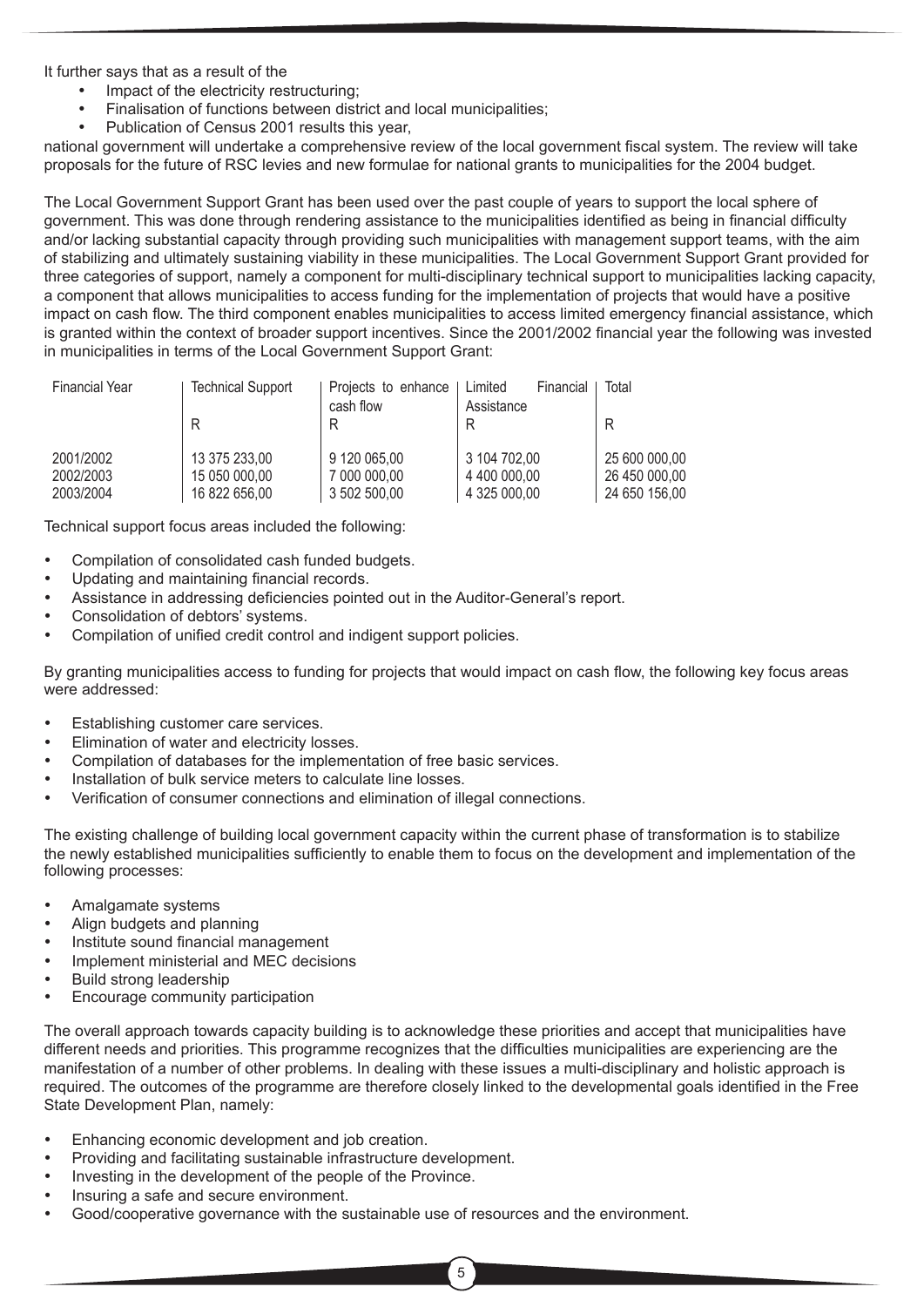# **THE FINANCIAL POSITION OF MUNICIPALITIES**

The Project Viability Management Support Programme is a direct result of the national concern regarding the financial state of municipalities in the country. Much criticism and controversy is levelled against municipalities on account of their debtor and creditor positions. In fact, the future viability of municipalities is locked in the satisfactory resolution of these two issues. This matter was the key theme at the municipal viability Indaba held on the second anniversary of the Local Government Elections.

# **The Debtors Position of Municipalities**

With regard to the overall debtors situation it is encouraging to note that as a direct consequence of the Management Support Programme and what has been achieved through credit control and indigent support and within the broader context of government's policy on free basic services, the debtors position has stabilized over the past two years. But the debtors situation remains a source of concern, as it passed the R2 billion mark for the Province. Ratepayers of the Mangaung and Matjhabeng Municipalities are responsible for R 500 million + of the outstanding debt in the Province, while those of Dihlabeng, Maluti-a-Phofung, Moqhaka and Metsimaholo collectively owe between R100 and R500 million to their municipalities. Between R50 to R100 million are due to the municpalities of Masilonyana, Nala, Nketoana, Ngwathe and Setsoto, while the balance is owed to smaller municipalities. Much praise is due to those municipalities, that have made significant progress with the implementation of policies on free basic services, credit control and indigent support. However, municipalities, especially those mentioned, are implored to relentlessly pursue all avenues that credit control allows to collect dues.

# **The Creditors Position of Municipalities**

Over the past year, the creditors position of municipalities seemed to have stabilized, and even reflected a descending tendency since March 2002. The New Year, however, saw an ascending tendency in the creditors statistics. However, certain positive features emanate from the R113,9 million creditors situation of municipalities in the Province. It is encouraging to note that in comparison to the situation in December 2001, no municipalities are presently in arrears with dues to ESKOM, except for current commitments. With regard to the respective Water Boards the outstanding arrears of R31,3 million are largely represented by the R23,3 million that the larger Mangaung, Matjhabeng and Metsimaholo Municipalities owe over the period of 30 days and more. It is further positive to reflect that in December 2001 Municipalities owed the SARS R15 132 000,00 in comparison to the R5 829 8200,00 due at the end of February 2003. The R14,7 million that is due to the Office of the Auditor-General has also stabilized.. The high arrears situation is largely attributed to the auditing backlog resolved by the Office of the Auditor-General over the past two years, resulting in a higher financial burden on client municipalities. The remaining bulk of creditors is represented by the R30,8 million that is due to third parties in respect of arrear salary deductions and the R31.2 million in respect of trade creditors. These are to be addressed through the debt restructuring and creditors management plans that are a high priority in terms of the technical support on offer in terms of the Management Support Programme.

# **Cash and Investments**

Positive and negative cashbook balances are divided amongst municipalities on a 60/40 basis. Of the 20 local municipalities 12 had positive bank balances which totaled R27.2 million as at the end of February 2003 in comparison with the 8 municipalities with negative bank balances that amounted to R12.7 million on the corresponding date. As opposed thereto, 7 municipalities had positive cashbook balances totaling R56.8 million at the end of February 2003 while the remaining 13 negative cashbook balances amounted to R53.01 million at the same date. The position in relation to bank and cashbook balances reflects a relative constant tendency over time. It is the general impression that where municipalities are utilizing overdraft facilities they tend to manage these within the approved limits.

The situation in relation to investments is dominated by the Mangaung, Matjhabeng, Metsimaholo and Maluti-a-Phofung municipalities whose investments represents 92% of all municipal investments in the Province. It is significant to note that these municipalities have decreased their investments by approximately R29.3 million between March and December 2002. However, over the same period the municipal investments for the rest of the Province increased by approximately R9.5 million.

# **OTHER GRANTS TO MUNICIPALITIES**

Over and above the R24 650 156,00 Local Government Support Grant for 2003/04 municipalities would receive a further R397 615 000,00 in various grants for Consolidated Municipal Infrastructure Projects, Local Economic Development Projects, the salaries of former R293C staff and other Local Government priorities.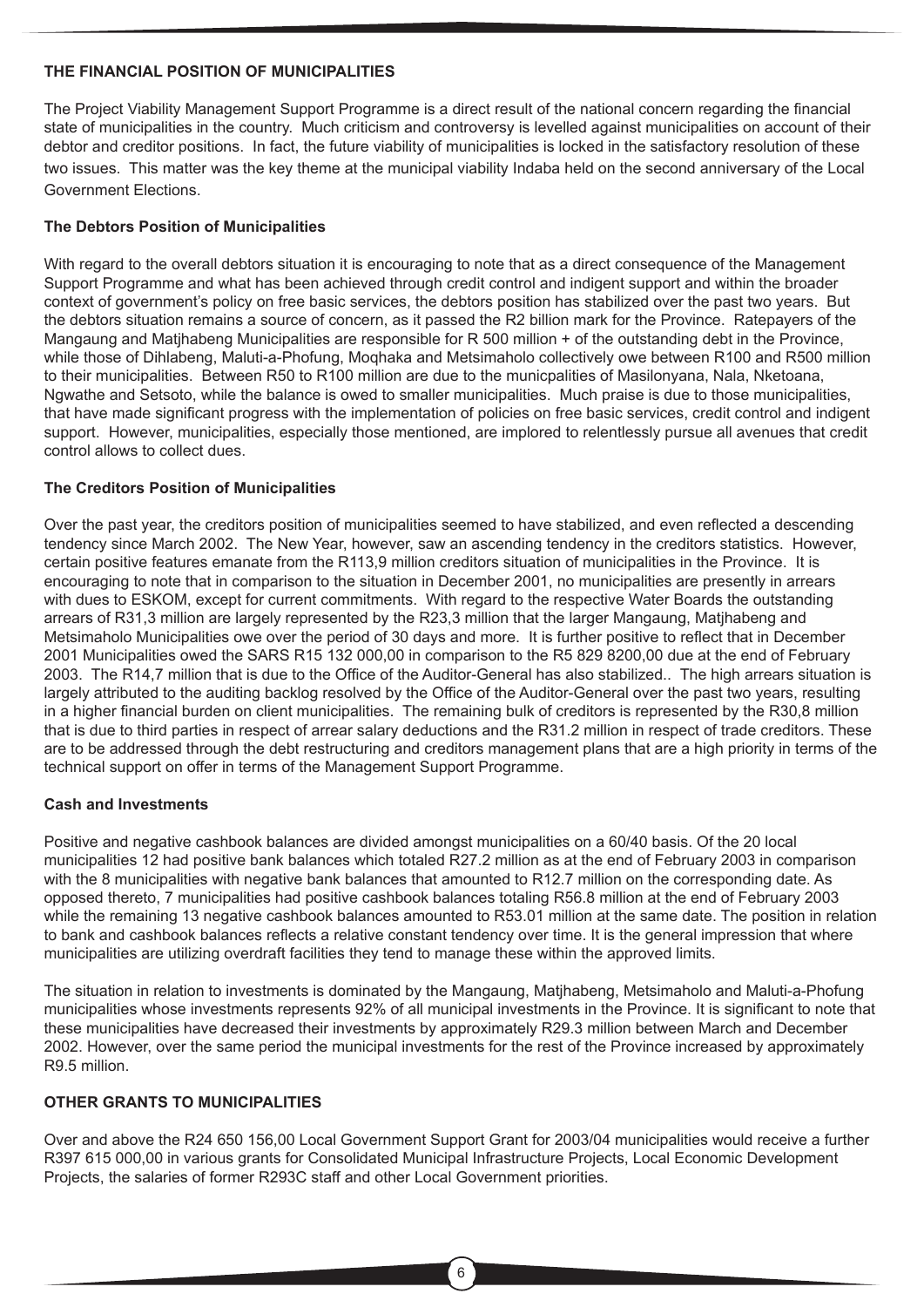#### **HOUSING AND CONSOLIDATED MUNICIPAL INFRASTRUCTURE PROGRAMME**

Building communities through infrastructure is our task. Over the past years Minister Manuel announced increases in social spending as improvements came about in the running of our economy.

The figures for housing are clearly indicative of the progress we refer to – that a better life **is in the making**: 2000/01  $-$  R218 306 000. 2001/02 – R251 846 000, 2002/03 – R289 915 000, 2003/04 – R325 409 000.

One of the most important obstacles to speedy housing delivery is people who live on land that is not earmarked for housing and is therefore not registered and no plans exist to provide it with services. Often these places are hotspots of child and women abuse including unacceptable squalor that threatens ill health to all who live in those conditions. An amount of R5 640 000 is allocated for the formalisation of informal settlements plus an additional R1,5 m for township register in old areas that has always been without.

Some 12 600 subsidies, (13 860 to be allocated this year) were allocated to all municipalities last year – all contracts were signed with developers – a few projects have been completed and the majority are under construction.

MEC Belot announced a partnership with us in which FDC came to support many of the contractors who had struggled to get finance to begin construction. Municipalities themselves are pursuing and putting pressure on developers who have delayed construction.

#### **RESPONSIVENESS**

<u>for the contract of the contract of the contract of the contract of the contract of the contract of the contract of the contract of the contract of the contract of the contract of the contract of the contract of the contr</u>

The following steps have been taken to deal with complaints from municipalities and the public about housing delivery related issues:

- A Project Management Directorate has been established, incorporating a Technical Advisory Section, whose task it is to ensure compliance with timeframes, quality assurance and budget allocations;
- A number of key and senior vacant posts have been filled;
- The National Home Builders Registration Council has signed an agreement with the department to augment and reinforce the inspection team that enforces and monitors the quality of workmanship in housing construction
- We are collaborating with the Auditor General and the National Departments of Housing and Provincial Government and with public support to root out corruption and maladministration.
- The capacity of municipalities is to be enhanced to provide land, services and bulk infrastructure and to ensure that land development processes are in place for accelerating housing delivery;
- We have entered into partnership with the Cuban government to apply their expertise in transferring their best practices to various local communities in strengthening the People's Housing Process;
- Of the 12 600 project linked subsidies, 3558 were allocated to women-driven projects. In addition, 820 subsidies were allocated to women-led housing support organisations. The majority of beneficiaries under the People's Housing Process are women.
- Municipalities will be capacitated and encouraged to enforce existing legislation like the Prevention of Illegal Eviction from and Unlawful Occupation of Land Act – (PIE).
- The Department is currently involved in capacity-building processes for Housing Support Organisations in partnership with the German Technical Co-operation (GTZ) and the People's Housing Partnership Trust (PHPT).
- We have initiated two pilot projects for people with disabilities in Masilonyana and Moqhaka municipalities where among others 350 institutional subsidies were allocated to Mphatlalatsane School for Disabled Children;
- Mac & George Developers, who are people with disabilities, were allocated 200 subsidies in Metsimaholo municipality and they are among the top performing developers.
- We are actively monitoring whether municipalities are prioritising the aged, people with disabilities and victims of HIV/Aids.
- Finally we are buying and will be helping the Department to internalise the South African Bureaux of Standards' Code of Conduct for the handling of complaints – The SABS are the custodians of quality in our country. We urge municipalities to do likewise.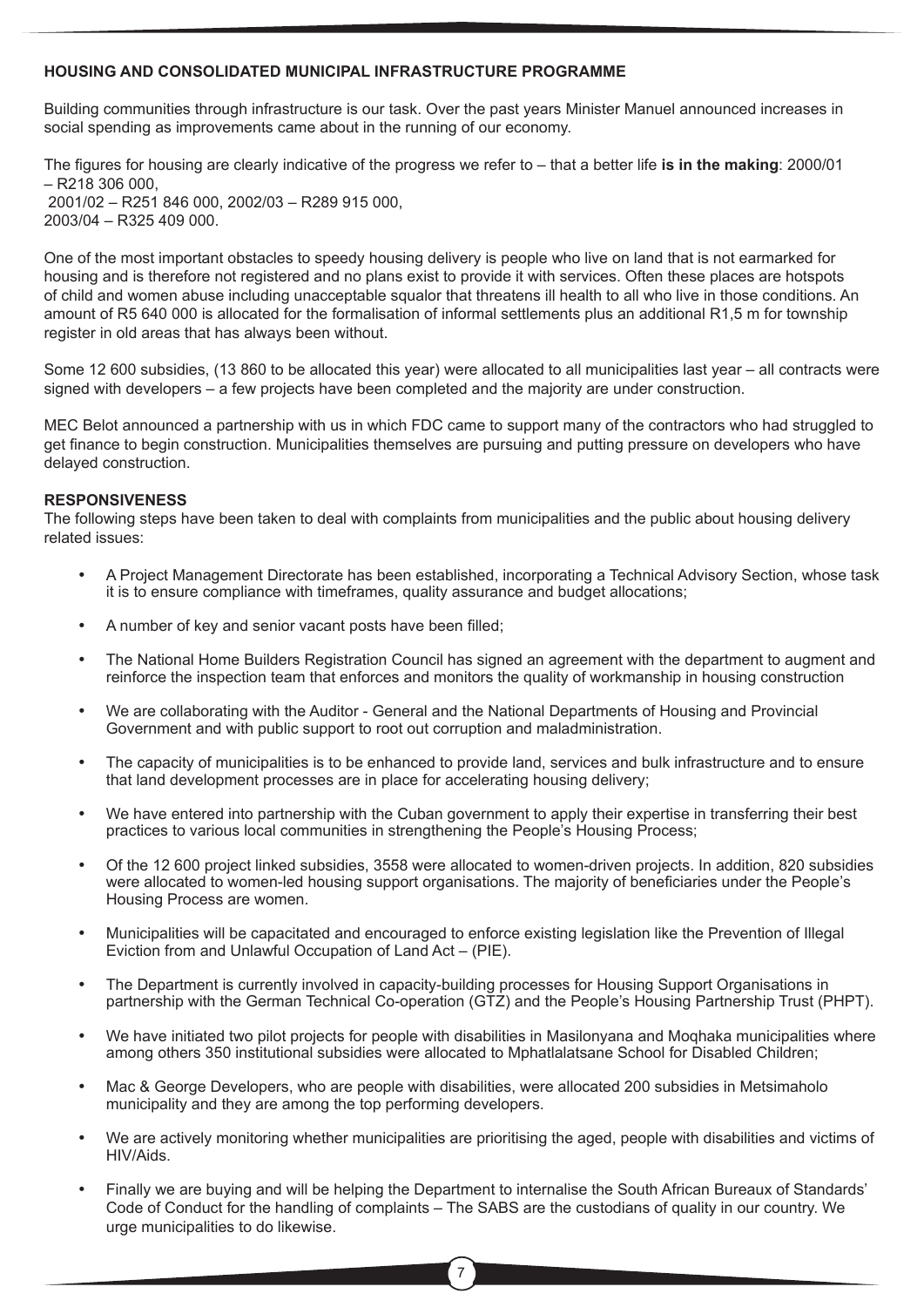The Rental Housing Act requires municipalities to set up Rental Housing Information Offices. The functions of these offices are to:

- Educate, provide information and advices tenants and landlords with regard to their rights and obligations in relation to dwellings within the municipal area
- Provide advice to disputing parties on reaching solutions to housing problems
- Refer parties to the Rental Housing tribunal
- Comply with any request of the Tribunal in terms of Section 13 that deals with complaints
- Keep records of enquiries received by the Office and to submit reports in relation thereto, to the Tribunal on a quarterly basis

The Act also requires that a Rental Housing Tribunal be established. Last Friday through the cooperation of the committee in the Legislature we were able to Gazette the Departments intention to set up the Rental Housing Tribunal, publish the procedures and Unfair Practices Regulations that will inform the work of the Tribunal. We have called for people with the necessary expertise to apply to serve on the Tribunal.

This law will contribute to stability in the rental market and thus help attract the private sector investors to enter the market from which they have retreated for a long time.

# **IMPROVING THE QUALITY OF MUNICIPAL LEADERSHIP AND TECHNICAL EXPERTISE**

We intend to increase the capacity of local government institutions and their leadership to be efficient. Substantial amounts have been allocated by the national departments of Housing and the Department of Provincial and Local Government towards improving the quality of municipal leadership and technical capacity.

As you will know, local government leaders and municipal managers are expected to exhibit a tremendous amount of service delivery initiative, commitment and expertise. That is why we will seek to support them through capacity-building programmes.

Mr Speaker, I also wish to mention that I have asked the Head of Department to establish a "Peer Review" Forum of municipal managers to meet every six weeks to discuss and share best practices, that will help them to avoid administrative, financial and legal pitfalls that have accompanied local government to date.

Councillors and officials received financial training to improve their understanding and functioning in budgeting and financial management. Consolidation of financial training for senior municipal officials and councillors is planned for this financial year; the Australia South Africa Local Government Partnership will also assist with the training of junior officials in bookkeeping, recording of financial transactions on a day-to-day basis as well as on record keeping in Moqhaka, Kopanong and Thabo Mofutsanyana.

In a unique study of Successful Public Sector organisations called *Three Pillars of Public Sector Management – Secrets of Sustained Success,* two Canadian authors had the following to say about good public service in the Third World:

- Participants at our meeting with Third World countries pointed out that good public service requires some stability of government as a precondition, and a critical mass of public servants with competence, character, and commitment. In many developing countries, the issue is to build such capacity from scratch – or, worse, from a historic base of corruption, discontinuity, and self-serving interests
- What we heard, however, from our colleagues in developing countries was that the three pillars may well be helpful in guiding the design of early improvement initiatives. They also noted that the approach of asking questions allows them to develop their own approach to suit their climate and specific situation, while respecting the universal principles that lie behind good government and effective public service.

*Humble questioning is the recognition that one does not know it all. Sincere questioning is genuine hospitality to another's viewpoint. Brave questioning means a willingness to be disturbed mentally, morally, and spiritually. Intelligent questioning witnesses to a conviction that only in another's answers may lie salvation from absurdity*

# **TRADITIONAL AFFAIRS**

The political transformation agenda within Government in South Africa and constitutional requirements brought about governments initiative to transform and democratise the institution of Traditional Leadership, so that it is integrated firmly within our constitutional framework. To realise this, the government became involved in several stakeholder consultative processes that led to the launch of the Draft White Paper Policy document on Traditional Leadership and Governance in October 2002.